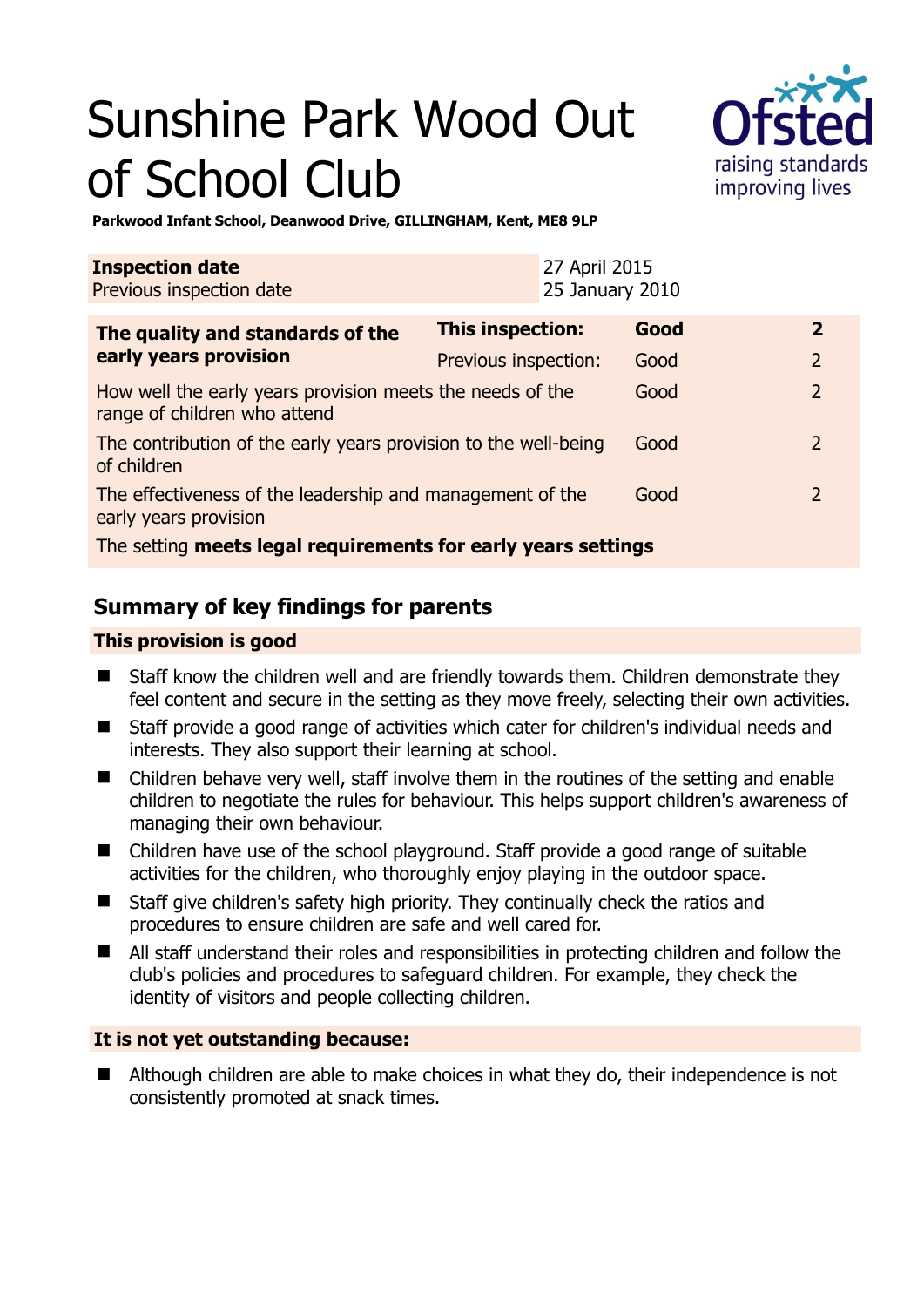# **What the setting needs to do to improve further**

## **To further improve the quality of the early years provision the provider should:**

■ enhance children's independence skills by encouraging them to participate in snack time routines.

#### **Inspection activities**

- The inspector sampled various examples of paperwork, including the setting's safeguarding policies and procedures, and complaints log.
- The inspector spoke to managers, members of staff, children and parents, to gain their views of the setting.
- The inspector observed the children both indoors and outside.
- The inspector carried out a short joint observation with the manager of the setting.

#### **Inspector**

Mary Vandepeer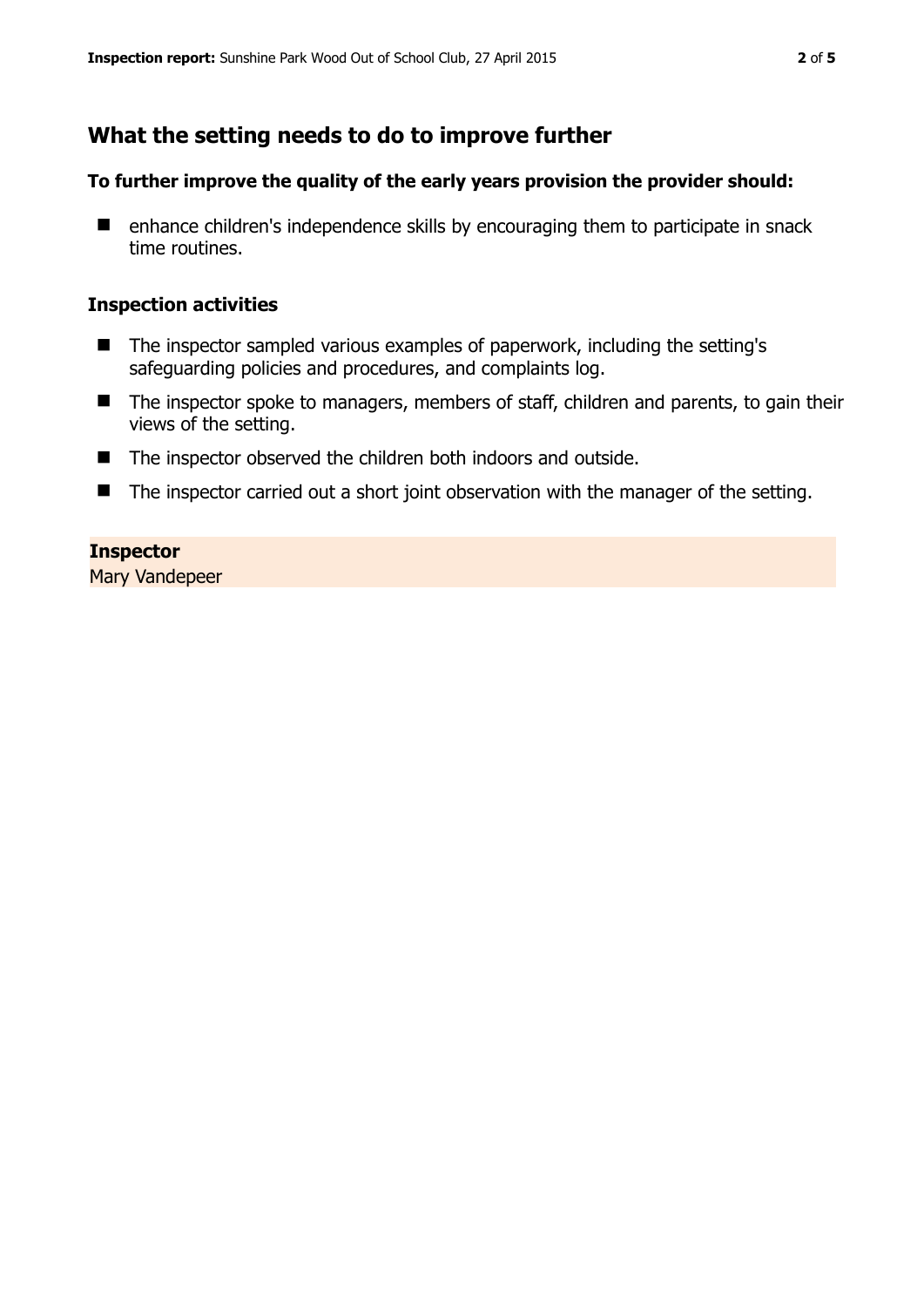# **Inspection findings**

#### **How well the early years provision meets the needs of the range of children who attend. This is good**

Staff provide a good variety of activities for children to use, these include interactive toys, imaginary and role play resources. There is a wide range of arts and crafts available for children to choose from. Examples of children's work make colourful wall displays, promoting their self esteem. Children clearly enjoy being able to chat with their school friends and negotiate what to do next. Small world play fully engages the younger children as they make up stories to go with their favourite figures. Staff plan activities to meet children's interests and provide favourite toys. The manager makes sure she finds out what activities the children would like. This means that children's views about the setting are considered and used to influence improvement plans.

## **The contribution of the early years provision to the well-being of children is good**

Children arrive excitedly at the setting, ready to meet friends and play. The older children are caring towards the younger ones and help them by sharing toys and games. Children enjoy tea time; however, they are not given opportunities to serve themselves from the range of healthy food provided. They are able to choose their preferred drinks and water is always available. Children use this time effectively to chat with each other and staff. They talk about their day and what they have done at school. Therefore, children feel emotionally supported. Parents state that their children are very happy at the setting and staff keep them informed about their children's activities. They share information about children's individual dietary needs, as well as any forthcoming events which need to be considered.

## **The effectiveness of the leadership and management of the early years provision is good**

The company have designated persons and managers covering safeguarding; all of whom have attended updated training courses. Safeguarding policies are regularly revised, which means staff are always fully aware of the requirements to keep children safe. Staff understand the procedures regarding the use of mobile phones at the setting. The management display a good understanding of improving the setting through clear, up-todate paperwork and procedures. The staff are well qualified and have a good knowledge of how children learn through play and the safeguarding and welfare requirements. Therefore, this has a positive impact on children's welfare and well-being. The manager effectively monitors staff performance through regular meetings and supervision. Staff are supported in their personal training targets and attend courses to enhance their knowledge which promotes positive outcomes for children. Staff share new knowledge and learning from training courses with the rest of the staff team. Therefore, staff consistently extend their practices to offer children new activities and experiences.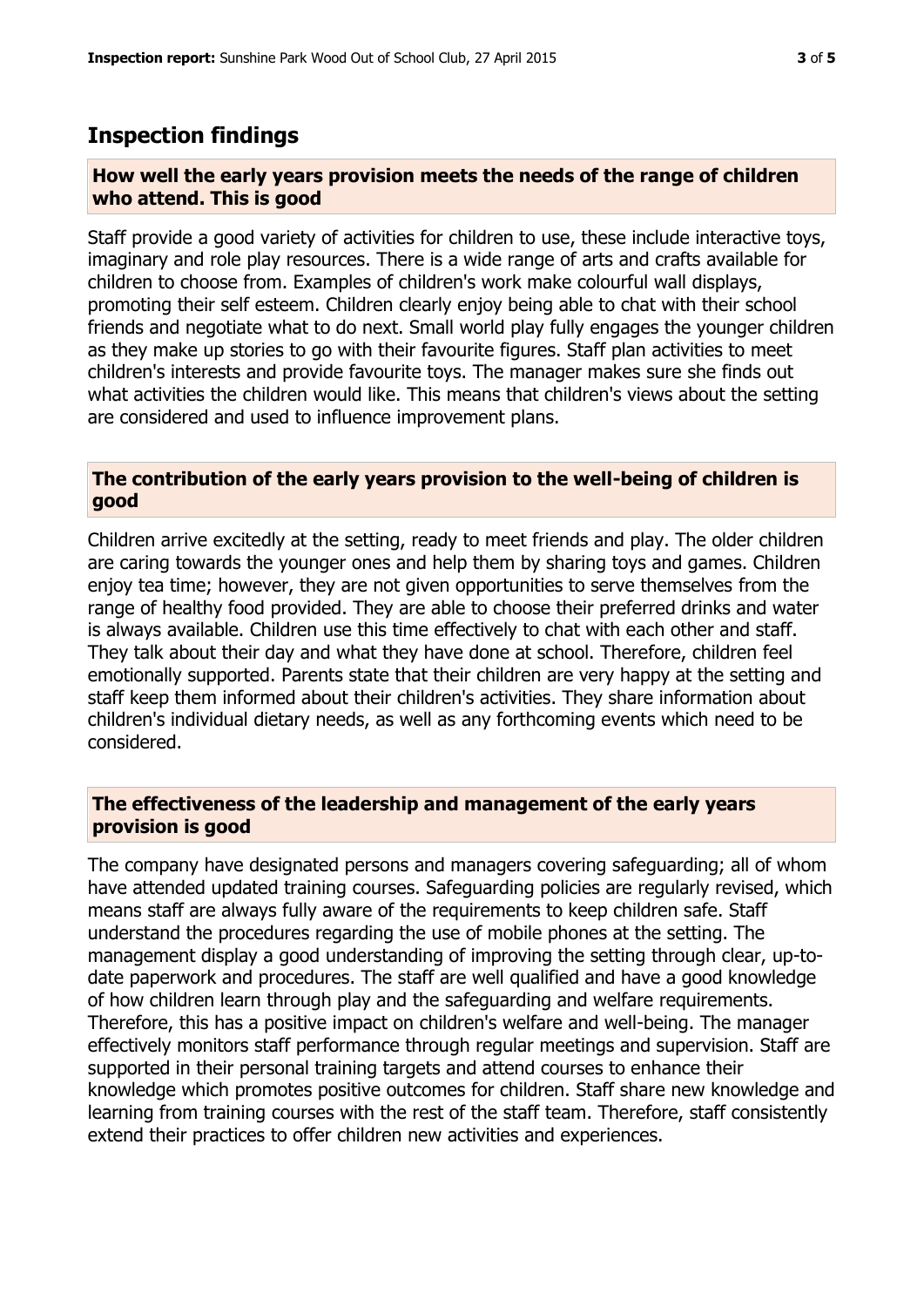# **Setting details**

| Unique reference number       | EY349516                             |  |
|-------------------------------|--------------------------------------|--|
| <b>Local authority</b>        | <b>Medway Towns</b>                  |  |
| <b>Inspection number</b>      | 835252                               |  |
| <b>Type of provision</b>      | Out of school provision              |  |
| <b>Registration category</b>  | Childcare - Non-Domestic             |  |
| <b>Age range of children</b>  | $4 - 8$                              |  |
| <b>Total number of places</b> | 30                                   |  |
| Number of children on roll    | 8                                    |  |
| <b>Name of provider</b>       | Sunshine Child-Care Services Limited |  |
| Date of previous inspection   | 25 January 2010                      |  |
| <b>Telephone number</b>       | 01634 386 195                        |  |

Sunshine Park Wood Out of School Club registered in 2007. It is privately managed by Sunshine Child-Care Services Ltd. of Rainham, Gillingham, Kent and operates from a classroom in Park Wood Infant School, Gillingham. The Out of School Club also provides a breakfast club which is open from 7.30am to 9am and an after school club which is open from 3.20pm to 6pm weekdays, term times only. It also provides a holiday club which is open from 7.30am to 6pm weekdays, during school holidays. A total of three staff work with the children, all of whom have recognised childcare qualifications.

This inspection was carried out by Ofsted under sections 49 and 50 of the Childcare Act 2006 on the quality and standards of provision that is registered on the Early Years Register. The registered person must ensure that this provision complies with the statutory framework for children's learning, development and care, known as the Early Years Foundation Stage.

Any complaints about the inspection or the report should be made following the procedures set out in the guidance 'Complaints procedure: raising concerns and making complaints about Ofsted', which is available from Ofsted's website: www.gov.uk/government/organisations/ofsted. If you would like Ofsted to send you a copy of the guidance, please telephone 0300 123 4234, or email enquiries@ofsted.gov.uk.